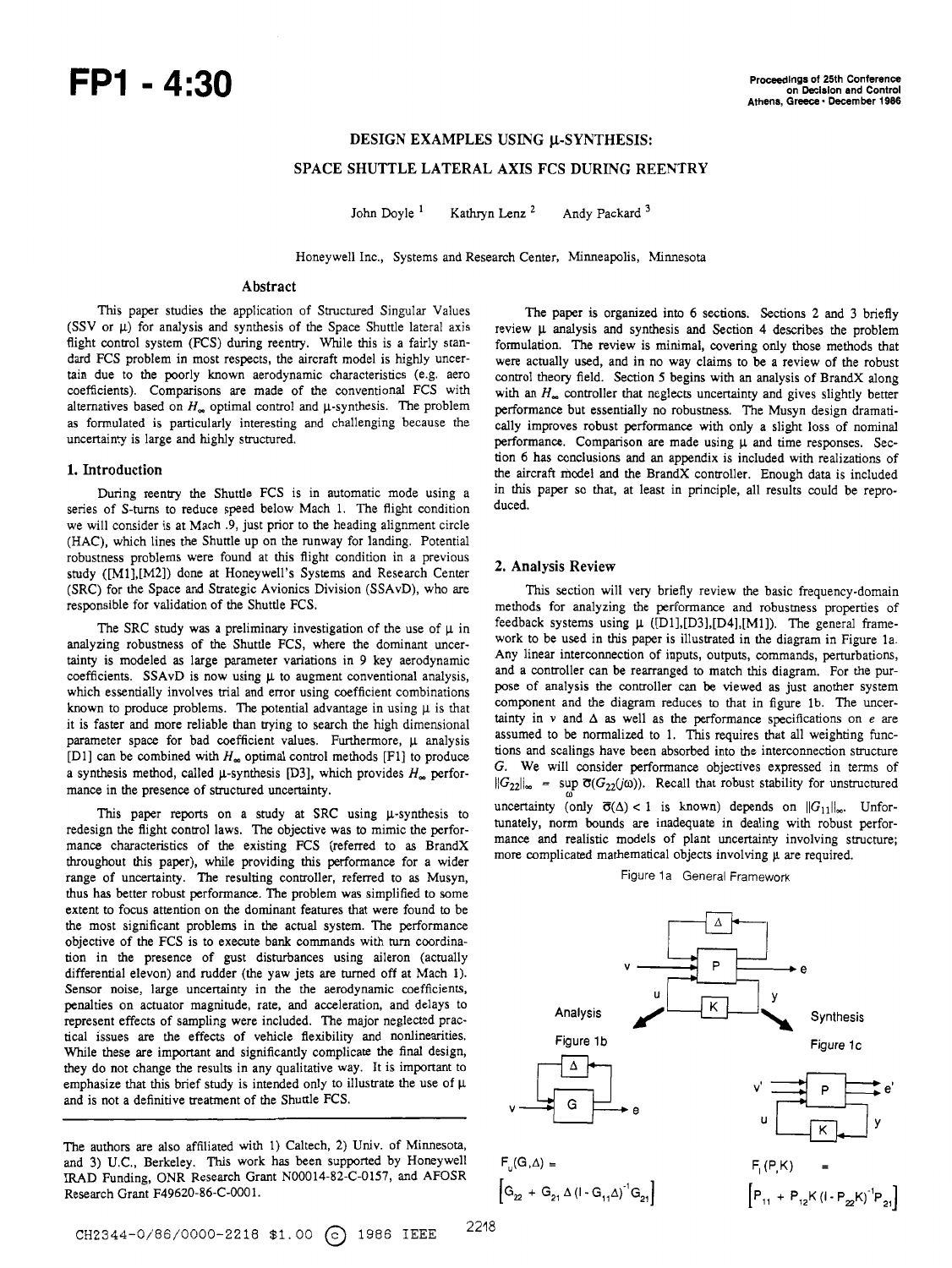To begin with, assume that  $\Delta$  belongs to a set like

$$
\underline{\Delta} = \{ \text{ diag}(\Delta_1, \Delta_2, \ldots, \Delta_n) \} \quad \text{or} \quad \underline{B\Delta} = \{ \Delta \in \underline{\Delta} \mid \overline{\sigma}(\Delta) < 1 \} \tag{2.1}
$$

The function 
$$
\mu
$$
 has the properties  $\mu(\alpha M) = |\alpha| \mu(M)$  and  
\n $det(I - M\Delta) \neq 0$  **V**  $\Delta \in \underline{B\Delta}$  iff  $\mu(M) \leq 1$ . (2.2)

Obviously,  $\mu$  is a function of *M* which depends on the *structure* of  $\Delta$ . For this informal discussion just keep this fact in mind since the structure will always be clear from context. Let

$$
\underline{U} = \{diag(U_1, U_2, \dots, U_n) | U_i^* U_i = I\}
$$
 (2.3)

$$
\underline{D} = \{diag(d_1I, d_2I, ..., d_nI) | d_i \in \mathbb{R}^+\}
$$
 (2.4)

where the sets  $\underline{U}$  and  $\underline{D}$  match the structure of  $\underline{\Delta}$ . Note that the  $\underline{U}$  and *D* leave  $\triangle$  invariant in the sense that  $\triangle \in \overline{\triangle}$ ,  $U \in U$  and  $D \in D$ implies that  $\overline{\sigma}(\Delta U) = \overline{\sigma}(U\Delta) = \overline{\sigma}(\Delta)$  and  $D\overline{\Delta}D^{-1} = \overline{\Delta}$ . The sets  $\overline{U}$ 

and 
$$
\underline{D}
$$
 can be used to obtain the bounds  
\n
$$
\max_{U \in \underline{U}} \rho(MU) \le \mu(M) \le \inf_{D \in \underline{D}} \overline{\sigma}(DMD^{-1})
$$
\n(2.5)

where  $\rho$  denotes the spectral radius and  $\sigma$  denotes the maximum singular value.

The key theorems about  $\mu$  show that the lower bound is always an equality and the upper bound is an equality when  $n \leq 3$ . Unfortunately, **the** optimization problem implied by the lower bound has multiple local maxima so it does not immediately yield a reliable computational approach. Although  $\sigma(DMD^{-1})$  is convex in  $\ln(D)$  so that the infimum can be found by search over **n-1** real parameters, the infimum is not necessarily equal to  $\mu$  (i.e., an example of strict inequality has **been found for**  $n = 4$ **). On the other hand, extensive experimentation** indicates that the upper bound may **be** close to **p** in general, although **this** has not been proven. The worst case ratio of lower over upper bound found so far is *.85.* For all the cases in this paper, **p** is equal to the upper bound.

Another important aspect of the upper bound is that  $\mu$  may be viewed as  $\overline{\sigma}$  plus scaling. Thus the general synthesis methods developed for  $H_{\infty}$  optimization may be applied, via scalings, to optimize **p. This** will be discussed further in the synthesis square blocks, but it is easy to extend  $\mu$  to handle both nonsquare and repeated blocks, although **the** notation becomes cumbersome.

The importance of  $\mu$  for studying robustness of feedback systems is due to the following two theorems, which characterize in terms of  $\mu$ the robust stability and robust performance of a system in the presence of suuctured uncertainty.

**Theorem RS (Robust Stability)** 

$$
\mathbf{F}_{\mu}(G,\Delta) \quad \text{stable} \quad \mathbf{V} \Delta \in \underline{B\Delta} \quad \text{iff} \quad \sup_{\omega} \mu(G_{11}(j\omega)) \leq 1
$$

**Theorem RP (Robust Performance)** 

$$
\mathbf{F}_{\mu}(G,\Delta)
$$
 stable and  $||\mathbf{F}_{\mu}(G,\Delta)||_{\infty} \leq 1 \quad \forall \Delta \in \underline{B\Delta}$ 

$$
\text{if } \sup_{\omega} \mu(G(j\omega)) \leq 1
$$

(where  $\mu$  in Theorem RP is computed with respect to the structure  $\underline{\Delta}$  = {  $diag(\Delta,\Delta_{n+1})$  |  $\Delta \in \underline{\Delta}$ } ).

### **3. Synthesis Review**

The basic framework for the general  $H_{\infty}$  optimal control problem  $([D2],[D3],[C2],[F1])$  is shown in figure 1c. For a review of  $H_{\infty}$ izes  $\|F_I(P,K)\|_{\infty}$ . The first step is to find *J* such that  $F_{\Lambda}(P, F_{\Lambda}(J, Q)) = F_{\Lambda}(T, Q) = T_{11} - NQN \in RH_{\infty}$  is stable and affine for any  $Q \in RH_{\infty}$ . We are interested in a particular *J* which results in *N* and  $\bar{N}$  being inner and co-inner respectively. That is,  $N^*N = I$  and theory, see [F1]. The objective is to find a stabilizing  $K$  which minim- $N\bar{N}^* = I$ . This requires a coprime factorization with inner numerator [C1]. In addition, we require  $N_{\perp}$  and  $\overline{N}_{\perp}$  inner so that  $\left[N N_{\perp}\right]$  and **are** *square* and inner. Then

$$
\left\|T_{11}-NQ\tilde{N}\right\|_{\infty} = \left\| \left[N N_{\perp} \right]^* \left[T_{11}-NQ\tilde{N}\right] \left[\tilde{N} \right]^* \right\|_{\infty} = \left\| \left[R_{11}-Q \ R_{12} \right] \right\|_{\infty} . \tag{3.1}
$$

The standard approach **to** minimizing **(3.1)** over **Q** involves the so-called y-iteration, which is computationally intensive. The alternative used in this paper is to simply choose Q to minimize  $||R_{11}-Q||_{\infty}$ . This provides a good approximation and is relatively cheap computationally **[C21.** 

The  $\mu$  analysis and  $H_{\infty}$  synthesis methods combine to produce  $\mu$ synthesis. Recall that  $\mu$  may be obtained by scaling and applying  $\|\cdot\|_{\infty}$ , so that a reasonable approach is to "solve"

$$
\min_{\nu, D} \|D\mathbf{F}_l(P,\mathcal{K})D^{-1}\|_{\infty} \tag{3.2}
$$

by iteratively solving for *K* and **D.** With either *K* or **D** fixed, the global optimum in the other variable may be found using the  $\mu$  and  $H_{\infty}$  solutions described previously. Unfortunately, **this** iterative scheme **is** not guaranteed to find the global optimum of **(3.2).** Nevertheless, the approach appears promising and substantial progress is being made in developing methods to obtain the global optimum **[D4].** 

#### **4. Problem Description**

The performance objective of the Musyn FCS **is** to mimic the BrandX FCS but with better robustness. Since BrandX was not designed by  $H_{\infty}$  techniques, and since  $H_{\infty}$  performance objectives only make practical sense when they include meaningful variables and weights, it is necessary to carefully reinterpret the BrandX performance in terms of weighted  $H_{\infty}$  performance objectives. Fortunately, the mathematical properties of  $H_{\infty}$  make this process relatively easy. Besides, the performance specifications for a typical FCS translate fairly naturally into the  $H_{\infty}$  context. Based on consultation with engineers familiar with the Shuttle **FCS** each disturbance, command, noise, error, and actuator variable was given simple, reasonable weights. These weights were then adjusted until each variable made an equal contribution to the  $\|\bullet\|_{\infty}$  norm for the BrandX closed loop system. This approach finesses the problem of selecting weighted  $H<sub>\infty</sub>$  performance objectives exclusively from physical considerations, an issue which will not be considered in **this** paper. Because flexible effects have been neglected in the problem formulation, the BrandX controller was simplified by removing bending mode filters.

The 4-state rigid body aircraft model has state variables and measurements

$$
x_{state} = \begin{bmatrix} \beta \\ p \\ r \\ \phi \end{bmatrix} = \begin{bmatrix} \text{sideslip angle} \\ \text{roll rate} \\ \text{yaw rate} \\ \text{bank angle} \end{bmatrix} \quad \text{and} \quad y_{meas} = \begin{bmatrix} p \\ r \\ n_y \\ \phi \end{bmatrix} \quad (4.1)
$$

where  $n_y$  is lateral acceleration. See Figure 2 for definitions of the variables. Angle of attack is denoted by  $\alpha$  and  $V$  is the velocity vector.

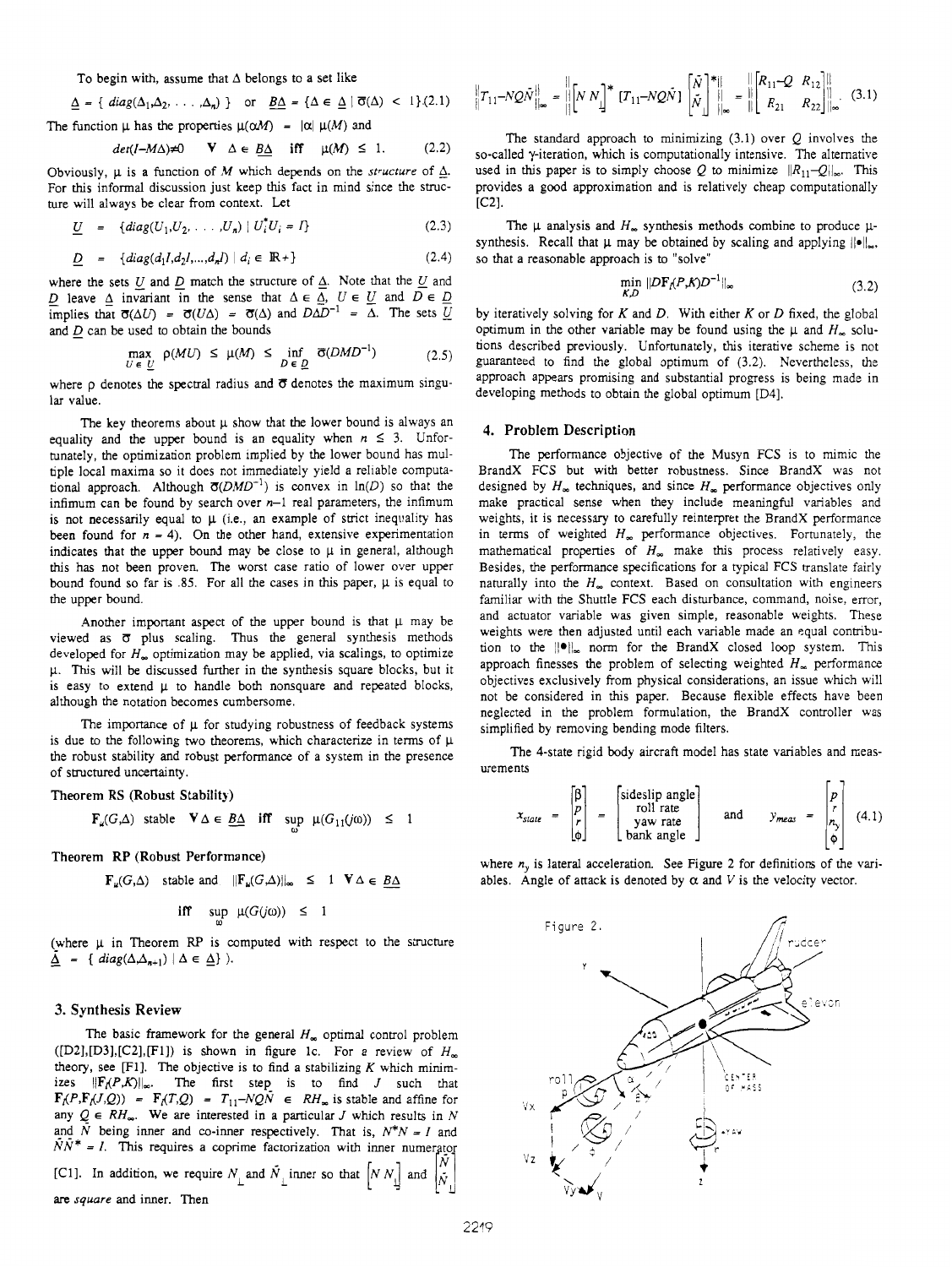The units used throughout the paper are *rad/s* for *p* and *r*,  $ft/s^2$  for **ny,** *fils* for the gust, and *rad* for *Q* except in the plots where *deg* and *degis* replace *rad* and *radlsec.* Each measurement is corrupted by additive sensor noise which becomes more severe with increasing frequency. Since *p* and *r* **are** both **measured** with comparable gyroscopes, their sensor noise weights **are** assumed to be identical and equal to  $3 \times 10^{-3} (1 + s/0.01)/(1 + s/0.5)$ . The measurement for  $\phi$  is obtained from a navigation package at a reduced sample rate so its weight of  $7 \times 10^{-3} (1 + s/0.01)/(1 + s/2)$  was chosen to be relatively large in mid to high frequencies. An alternative scheme would have been to introduce a frequency-dependent perturbation to reflect the effects of sampling. The weight for the  $n_v$  accelerometer is  $.25(1+s/0.05)/(1+s/10)$ . The sensor noise weighting filters are the increasing Bode magnitude plots shown in Figure **3.** 

**The** additional external inputs are the command in *Q* and a lateral gust disturbance weighted by  $.5(1+s/2)/(1+s/5)$  and  $30*(1+s/2)/(1+s)$ , respectively. Performance is described in terms of

$$
e_{\text{perf}} = W_{\text{perf}} \begin{bmatrix} n_{y} \\ r_{p} \\ \phi - \psi_{\text{ideal}} \end{bmatrix}
$$
 (4.2)

where  $n_y$  and  $r_p = r - .037\phi$ , the error from nominal turn rate are regulated to provide turn coordination. The  $\phi_{ideal}$  is generated by an "ideal" model response  $1/(1+2\zeta(s/\omega)+(s/\omega)^2)$  with  $\omega = 1.2$  *rad/s* and  $\zeta$  = .7. An "ideal" turn would produce  $\phi$  =  $\phi_{ideal}$  with no sensed acceleration and no turn rate error  $(n_y = r_p = 0)$ . Of course, the vehicle physics prevents such an ideal maneuver and a good control system seeks to approach the ideal. In most conventional lateral axis control designs,  $n_y$  and  $r_p$  are blended to form a single turn coordination variable, because from a loop-shaping perspective it is easier to work with two instead of **three** performance variables to match the two inputs. Since we will not be using loop-shaping in **this** paper such "squaring down" is unnecessary. The  $W_{\text{perf}}$  performance weights are the decreasing functions plotted in Figure **3.** The general shape of **the** weights indicates our desire to provide good performance in the low to mid frequency range. Frequencies below **.01** rad are generally neglected since signals in this range are too slow to have an impact on the Shuttle reen**try** and landing. **The** performance weights are

$$
W_{\text{perf}} = \text{diag}(0.8 \frac{(1+s)}{(1+s/1)}, 500 \frac{(1+s)}{(1+s/0.01)}, 250 \frac{(1+s)}{(1+s/0.01)}).
$$

**The** actuator models are second-order lags of the form  $1/(1+2\zeta(s/\omega)+(s/\omega)^2)$  with  $\omega = 21$  *rad/s* and  $\zeta = .75$  for the rudder and  $\omega$  = 14 *rad/s* and  $\zeta$  = .72 for the elevon. To reflect practical saturation considerations actuator position, rate, and acceleration (in radians and seconds) are weighted by **(2,.2,.009)** respectively for rudder and **(4,1,.005)** for elevon. A second-order delay approximation of included in each actuator to model the effects of the digital implementation of the controller. Although such a model is simplistic, experience has shown that it is entirely adequate for this type of study.  $(1-2\zeta(s/\omega)+(s/\omega)^2)/(1+2\zeta(s/\omega)+(s/\omega)^2)$ ,  $\omega = 173$ ,  $\zeta = .866$  was also

The major uncertainty in this problem is in the aerodynamic coefficients. These coefficients are standard aerodynamic parameters which express incremental forces and torques generated by incremental changes in sideslip, aileron, and rudder angles. Thus

$$
\begin{bmatrix}\n\text{side force} \\
\text{yawing moment} \\
\text{rolling moment}\n\end{bmatrix}\n\approx\n\begin{bmatrix}\nc_{y\beta} & c_{ya} & c_{yr} \\
c_{n\beta} & c_{na} & c_{nr} \\
c_{l\beta} & c_{la} & c_{lr}\n\end{bmatrix}\n\begin{bmatrix}\n\text{sideslip angle} \\
\text{aileron angle} \\
\text{ruder angle}\n\end{bmatrix}\n\tag{4.3}
$$

The coefficients  $c_{\bullet\bullet}$  are typically estimated from theoretical predictions, numerical calculations, and experiments in wind tunnels and/or flight tests. **The** Shuttle at Mach .9 is in a transonic regime involving a mixture of subsonic and supersonic flows. Neither the theoretical, computational, or wind tunnel techniques are particularly accurate at **this**  flight condition, *so* with extremely limited flight data the coefficient uncertainty for the Shuttle is unusually large.



Uncertainty **is** modeled by representing each coefficient by a nominal value plus a perturbation. In terms of the coefficient matrix in **(4.3),** the perturbation may **be** written as

$$
\begin{vmatrix} r_{\gamma\beta}\delta_{\gamma\beta} & r_{\gamma\alpha}\delta_{\gamma\alpha} & r_{\gamma\gamma}\delta_{\gamma\gamma} \\ r_{\alpha\beta}\delta_{\alpha\beta} & r_{\alpha\alpha}\delta_{\alpha\alpha} & r_{\alpha\gamma}\delta_{\alpha\gamma} \end{vmatrix} = \begin{bmatrix} 3_{\bullet\beta} & R_{\bullet\alpha} & R_{\bullet\gamma} \end{bmatrix} \begin{bmatrix} diag(\delta_{\bullet\beta}, \delta_{\bullet\alpha}, \delta_{\bullet\gamma}) \\ -ig\delta_{\beta} & r_{\alpha}\delta_{\alpha\gamma} & \end{bmatrix}
$$

Each  $3\times1$  vector  $\delta_{\bullet}$ ,  $\delta_{\bullet}$ ,  $\delta_{\bullet}$  is assumed to be of Euclidean norm 1, so our perturbation matrix is 9×3. The groupings on the perturbations is motivated by expected correlations between **the** uncertainties. Alternatively, we could, of course, ignore **this** and use a diagonal **9x9** permrbation. The *R* weightings are  $R_{\text{eB}} = \text{diag}(2.194, -1.517, -0.7180)$ , *R*<sub>9*a*</sub> = *diag*(-1.327, 1.347, .5185),  $R_{\text{e}_{\text{r}}}$  = *diag*(-.3656, .8667, .2393), which are (conservative) current estimates of the size of the corresponding aero coefficient. **The** signs are simply arbitrary choices.

One conventional way to view the  $\delta$ 's is as fixed but unknown real parameters. **This** assumes that the rigid body dynamics are perfectly described by one 4<sup>th</sup> order model, but we simply do not know a priori which one. An alternative view is that since the coefficients represent the generation of aerodynamic forces and moments, they are actually themselves dynamical systems. Funhermore, they depend in complicated, nonlinear ways on quantities which are time-varying. We will not **try** to resolve **this** issue here but simply point out that these two views lead to apparently quite different uncertainty models. Roughly speaking, the former constrains the  $\delta$ 's to be real while the latter would suggest that they be complex with possibly frequency-dependent magnitude bounds. Since our  $\mu$ -based methods are inherently complex, we will **take** the conservative approach and treat the **6's** as complex. We have relatively crude extensions to  $\mu$  which treat real perturbations and will show that for **this** problem the complex assumption is only slightly conservative. **This** allows **us** to temporarily avoid resolving the tricky issue regarding the appropriate way to view the coefficient uncertainty.

Figure **4** shows the block diagram that includes all the features discussed above. It is clearly an example of Figure **la,** with **e** including  $e_{perf}$  and  $e_{act}$ , *v* including  $\phi_{com}$ , gust, and sensor noise, and *y* including the measured outputs and  $\phi_{com}$ . The dimensions of *e*, *v*, *y*, *u*, *P*, and  $\Delta$ *are* **9, 6,** *5,* and **2, 17x17,** and **9x3,** respectively. State space models for the aircraft and the BrandX controller *are* included in the appendix.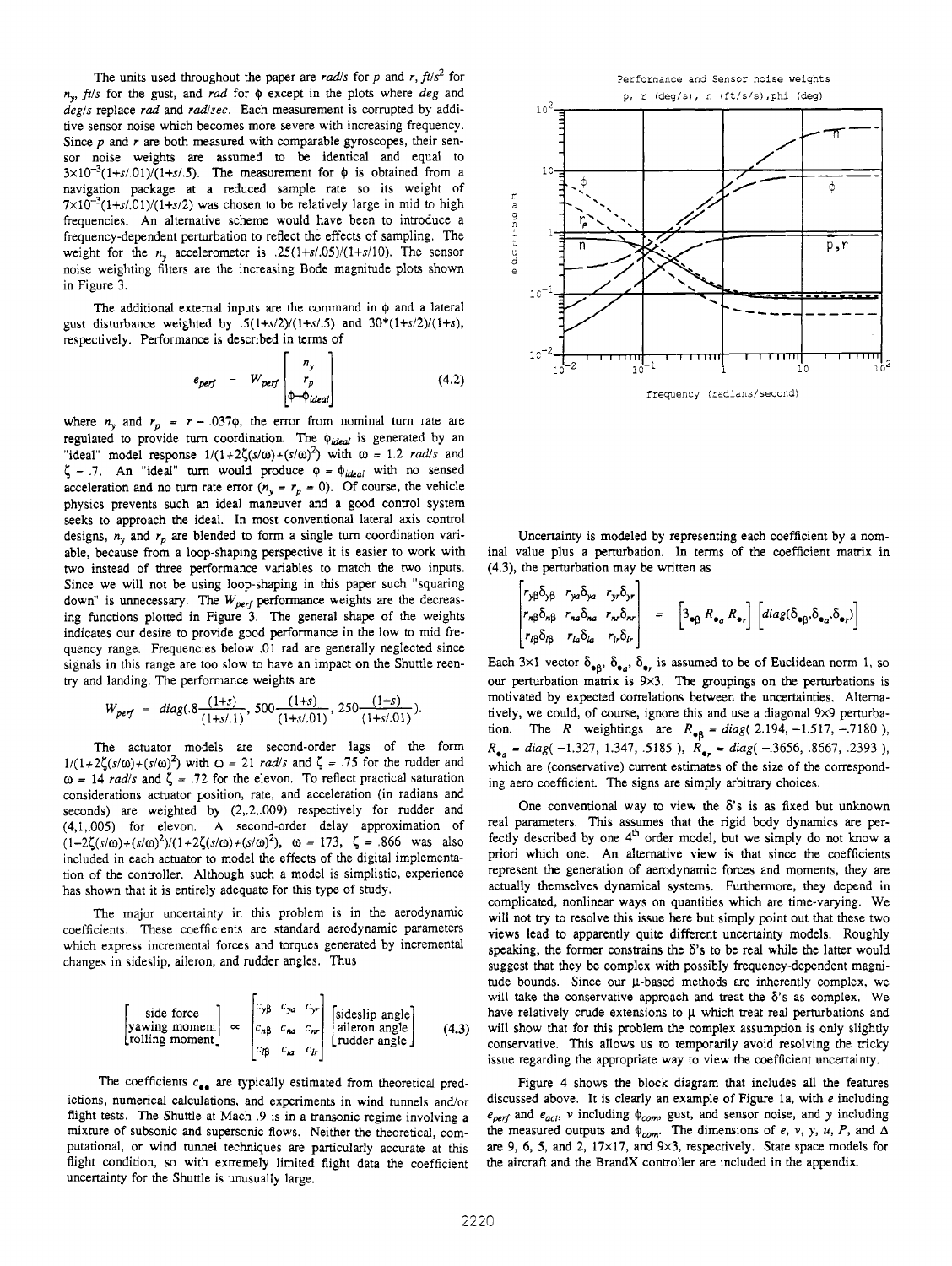





#### **5. Comparisons of Designs**

The  $\mu$  plots of robustness and weighted performance for the BrandX design **are** shown in Figure *5.* Refemng to Figure lb, the dashed plots are, from the top,  $\mu(G)$  for robust performance,  $\mu(G_{11})$  for robust stability, and  $\overline{\sigma}(G_{22})$  for nominal performance. Note that the weights chosen for nominal performance make  $||G_{22}||_{\infty} = .5$ . If  $\mu(G)$ were less than 1 then performance would only degrade by a factor of **2**  for **this** level of uncertainty. Unfortunately, BrandX is unstable for the assumed uncertainty level because  $\mu(G_{11}) > 1$  at  $\omega \approx 1.5$ . To give some idea of the sensitivity to the assumption that the **6's are** complex, compare with the solid line which gives a lower bound for "real  $\mu$ " for  $G_{11}$ . **This** lower bound was computed using two different programs (by M. Elgersma of SRC and **M.K.** Fan of U. of Maryland) which search for destabilizing real perturbations. These programs currently require that the  $\Delta$  have only scalar blocks so each  $\delta$  is assumed bounded in magnitude by 1. Note that since **this** lower bound is comparable to the complex  $\mu(G_{11})$ , we need not be particularly concerned about our assump**tions** on the **6's.** 

The corresponding plots for **the** Musyn design **are** shown in Fig**ure** 6. Robust stability and performance **are** improved at the expense of w a slieht degradation in nominal performance. **Note** that we now have robust stability for the assumed perturbations, but robust performance is not quite as desired. It is interesting to consider a controller designed using  $H_{\infty}$  optimization of  $G_{22}$ , ignoring the coefficient uncertainty. The nominal performance ( $\overline{\sigma}(G_{22})$ ) of this controller, which we'll call Hinf, *5.* Brandx Robustness to Real Parameter Variacions, **is** plotted along with nominal performance of BrandX in Figure **7.**  Nominal Performance, Robust Stability, Robust Perfonance Recall that Hinf is obtained by approximating the *H,* optimal controller and so does not display the characteristic flat  $\overline{\sigma}$  of theoretical *H*<sub>m</sub> optimal designs, even **though** its norm is close.

> The closeness of the BrandX and Hinf plots suggests two important points. First, the weight selection procedure **was** reasonably successful in capturing the BrandX performance. Had there been any "slack" in the weights (e.g. inadequate penalty on actuators or turn coordination or **too** small sensor noise), the **Hinf** design would have taken advantage of **this** to produce a much smaller norm. Secondly, BrandX is quite outstanding when viewed from **this** perspective. The  $\mu(G_{11})$  plot of robust stability for **Hinf** in Figure 8 shows that it is destabilized by even tiny perturbations, but **this** is not too surprising since no robusmess was asked for.



The  $\mu$  plots may seem a bit mysterious to the uninitiated, and may  $\overline{O}$ .  $\overline{O}$  actually obscure the important issue of robust performance. To get another view of these designs, consider Figure 9 which plots

$$
\max_{\|\Delta\|_{\infty} \leq \delta} ||F_u(G,\Delta)||_{\infty} \quad \text{vs.} \quad \delta
$$

 $\frac{1}{2}$  **1. 1. 1. 1. 1. 1. 1. 1. 1. 2. 2.** where the max is taken over  $\Delta \in \Delta$ . That is, the worst case performance over all  $\|\Delta\|_{\infty} \le \delta$  is plotted vs.  $\delta$ . Nominal performance is at frequency (radians/second)  $\delta = 0$  and there is a vertical asymptote at the  $\delta_u$  where the system goes unstable for some  $\|\Delta\|_{\infty} = \delta_{\mu}$  (i.e.  $\delta_{\mu} = 1/\mu(G_{11})$ ).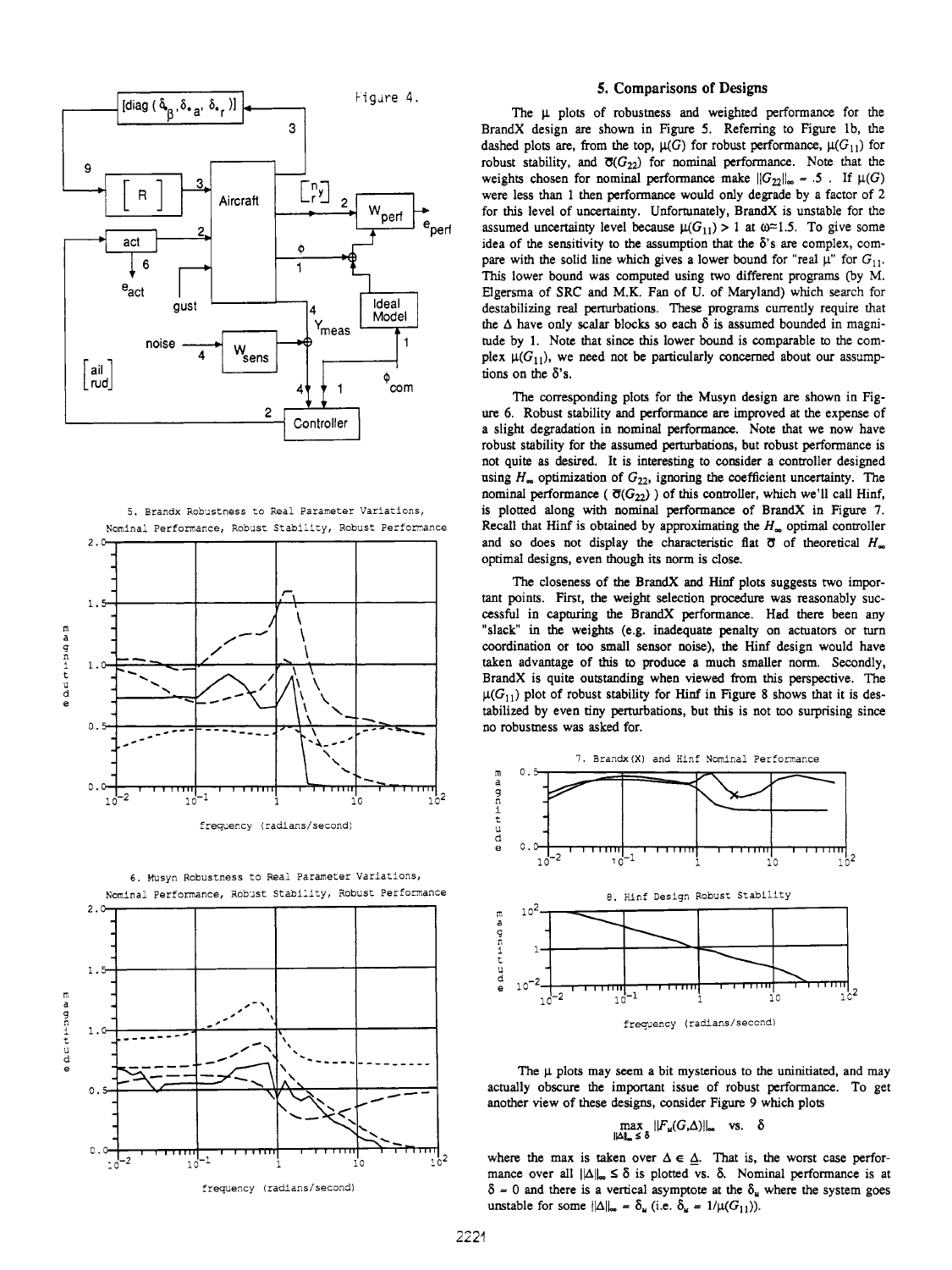

The symbols are  $\times$  for BrandX,  $\Box$  for Musyn, and  $\circ$  for an additional u-synthesis controller designed with the perturbation weight reduced **from** 1 to *.25. An* exercise for aficianados: figure out how Fig**ure** 9 was **made** (hint: scale and compute **p). Note** that *0* **has** substantially **better** robust performance than BrandX but with slightly poorer nominal performance. *0* is a compromise that slightly beats BrandX nominally with slightly less robust performance than *0.* Hinf was not plotted since its robustness is so pathetic that  $\delta_{\mu} \approx 0$ . For comparison, the **p** plots for *0* that correspond to Figures *5* and 6 are in Figure 10.

Some time domain comparisons of BrandX and Musyn *are* plotted in the figures below. Additional analysis of Musyn revealed that its most serious performance problem (the most significant contributor to **llG2211 or Ilell),** both absolute and relative to BrandX, **is** responses to the  $\phi$  command. So to be fair, a step command of 28.6 deg ( $= .5$  rad) in  $\phi$  was chosen. Plots are shown of the response of  $\phi$ , the turn coordination variables  $n<sub>y</sub>$  and  $r<sub>p</sub>$ , and the surface deflections. BrandX is denoted



by an **X** and both **nominal** and **pertuibed** conditions were considered. The perturbation is one for which BrandX is almost neutrally stable:

$$
\left[\delta_{\bullet\beta} \,\delta_{\bullet a} \,\delta_{\bullet r}\right] = \begin{bmatrix} 0 & 0 & 0 \\ 1.12 & 1.12 & .93 \\ 1.12 & -1.12 & 1.12 \end{bmatrix}
$$

The time responses suggest the same conclusions as the  $\mu$ analysis, that the **nominal** performance of **the** BrandX and Musyn controllers **are** quite similar, but the robusmess characteristics **are** dramatically different. The contrast with Hinf would be even more dramatic. *Of* course, **these** time responses *are* only intended to be illustrative. No definitive conclusions of the sort provided by **p** can be reached **on** the basis of a few time responses. On the other hand, since  $\mu$  is fundamentally a frequency-domain analysis tool, its only direct implications for the time domain are in terms of  $L_2$  or sinusoids.